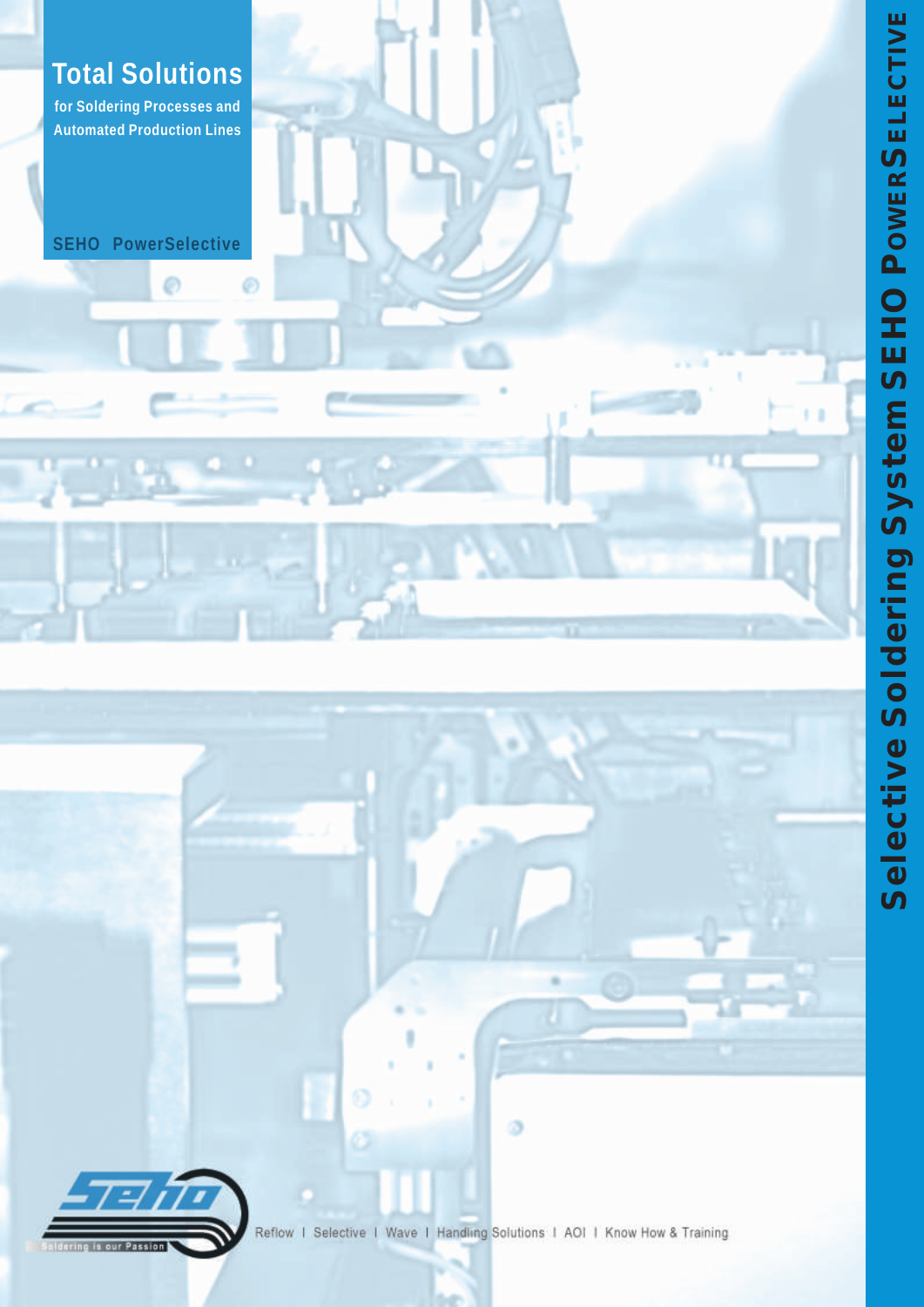# **Maximum Flexibility in Your Production**

## **• High mix - high volume.**

- **Modular system which ideally fits into each production concept: for inline or stand-alone operation and flexible lean production concepts.**
- **• Upgradable any time to minimize cycle times or to increase the production volume.**
- **• Wide field of application: for multiwave soldering, miniwave or even for conventional wave soldering.**
- **• Multiple soldering units and additional processes may be integrated into one machine.**
- **• Wetted or non-wetted solder nozzles can be used as well as innovative multi-nozzle tools.**
- **• High precision portal axis system which provides maximum flexibility.**
- **• The rotating and tilting function of the gripper allows ideal peel-off to minimize solder bridges.**
- **• Solder waves with touchless wave height control and controlled nitrogen inertion, for best possible soldering results and highest reliability.**
- **• Maximum machine availability due to quick change nozzles and product change-over or maintenance "on-the-fly".**
- **• User-friendly operating interface and easy-to-handle teaching function, online or offline.**
- **• 100 % automatic process control with integrated AOI system, flux quantity monitoring and many more innovative functions.**
- **• Minimum maintenance requirements and ideal accessibility.**
- **• For board or carrier dimensions up to 500 x 500 mm [19.68" x 19.68"].**

## **For the Flexible Production with High Throughput**

SEHO PowerSelective is featured with an outstanding modular machine construction that ensures highest flexibility. The basic system can ideally be configurated to meet different specific production requirements and provides the possibility to be upgraded step by step at any later date to suit subsequent production developments.

The PowerSelective may be equipped with several soldering units. Thus, miniwave soldering processes and multiwave soldering processes, even conventional wave soldering, can be covered with only one machine.

Flexibility is also given in the handling of the assemblies. Both, bare boards as well as assemblies in carriers can be processed with the PowerSelective.

All selective soldering systems from SEHO feature a comprehensive hardware and software package to automatically monitor and control the entire process 100 %.

**Highest flexibility at high production volumes, maximum soldering quality and process reliability sum up to one result: SEHO PowerSelective.**

#### **Made in Germany: Precision in Manufacturing = Quality Results**

ponents

The highly precise portal axis system with a repeatability of  $± 0.1$  mm ensures the accurate and reliable positioning of the

assemblies at the different work stations. The gripper system is mounted at the z axis. After the fluxing and preheating process, the gripper takes the assembly from the conveyor system, positiones it precisely at the soldering units and finally deposits the printed circuit board back onto the transport system. Depending upon requirement, there are different grippers available which can be used for handling of carriers, or direct gripper systems that are designed for the handling of bare boards. If needed the grippers may be

The gripper is provided with a rotating function up to 270° and may be tilted up to 12° to obtain an ideal solder angle even when processing demanding assemblies.

equipped with additional functions, such as fixation of com-

## **Precise to the Point: The Fluxer Area**

The PowerSelective is equipped with a micro drop jet fluxer unit which may either be integrated in the inlet conveyor of the machine or in a separate fluxer module in front of the PowerSelective, depending on your requirements. This ensures lowest cycle times. The micro drop jet fluxer targets the flux to the exact point and avoids wetting of surrounding areas.

Several nozzle heads may be installed. Each nozzle head thereby can be equipped with up to three micro drop jet nozzles to further reduce cycle times.

The function of the fluxer nozzle can be monitored by means of a capacitive sensor.

Maximum process reliability without any influence on the cycle time is given with the flux quantity monitoring system, winner of the NPI award. This unique high precision fluxer control system monitors the flux quantity that actually leaves the nozzle during the fluxing process. Any deviation from the pre-set value is immediately detected.

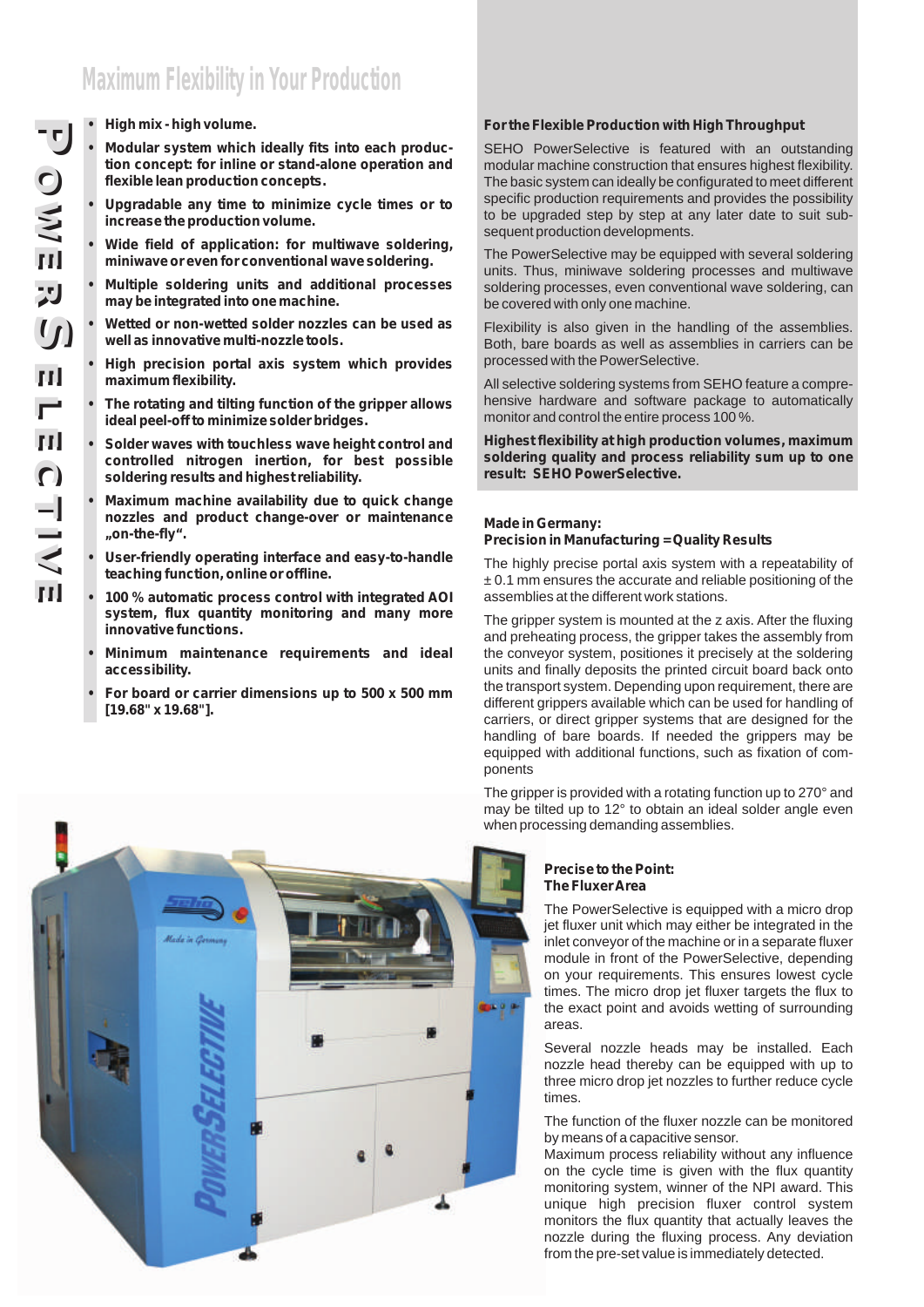

maximum functionality on smallest footprint: soldering, brushing, AOI

#### **Ensures Defined Temperature Profiles: The Preheat Area**

The preheat area of the PowerSelective also presents itself very flexible.

Depending on your production requirements several quartz heater cassettes or convection preheat units may be installed either at the inlet conveyor of the PowerSelective or in external preheater modules. For printed circuit boards requiring high heat energy, top side heatings are available as well.

Individually programmable quartz heater elements and board surface temperature control by pyrometer ensure a precise, gradient-controlled preheat process.

## **High Precision - Maximum Quality: The Soldering Area**

The state-of-the-art solder nozzle technology developed by SEHO ensures maximum precision in the soldering area.

Depending on your manufacturing requirements, up to two soldering units may be integrated into the PowerSelective, which are designed for miniwave soldering processes, multiwave soldering or even conventional wave soldering.

For electronic manufacturings with high volume and low mix production, product-specific multi-nozzle tools ensure short cycle times as all joints are soldered simultaneously.

The SEHO solder nozzle design guarantees optimum energy transfer. Thus, perfect hole fill is achieved, even when processing high mass assemblies and demanding board layouts. Due to the special nozzle tool design, formation of solder bridges and solder balls is reduced remarkably.

For productions with a wide range of assemblies, miniwave solder nozzles guarantee highest flexibility.

Alternatively, there are two different solder nozzle types available. Non-wetted solder nozzles are nearly maintenance-free



and they are featured with an almost unlimited lifetime. Wetted solder nozzles stand out due to the possibility that even extremely small pitches can be processed without any difficul-.<br>ties.

innovative solder nozzle technology

Of course, both the product-specific multi-nozzle tools as well as the various miniwave solder nozzles are quickly exchangeable.

Change of nozzles or maintenance works can be made "onthe-fly" thus reducing production downtimes to zero.

Permanent touchless wave height control systems and monitoring systems for automatic tool measurement guarantee precise and consistent process conditions, without having any influence on the cycle time.

#### **Innovative: Integrated Additional Processes**

The PowerSelective provides plenty of room for your individual production requirements on smallest footprint.

This also includes integrated additional processes such as a cooling area. In addition, a selective brush system can be integrated to remove any flux and solder residues, or solder balls immediately after the soldering process.

Moreover, the PowerSelective allows integration of the SEHO PowerVision AOI system to detect potential soldering defects automatically, such as insufficient wetting, missing pins or solder bridges.

The benefits are quite obvious: absolutely safe processes and reduction of your manufacturing costs.